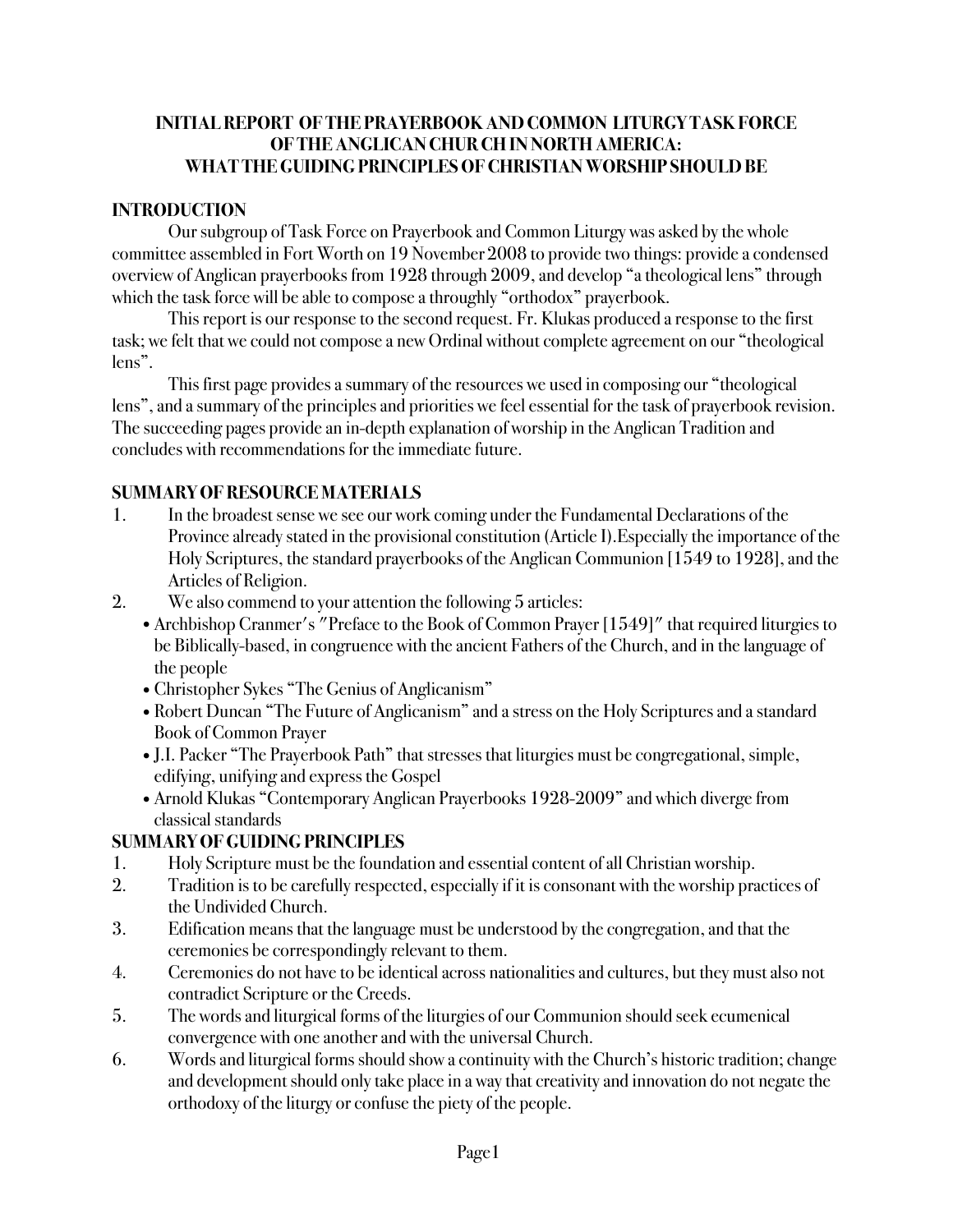## **AN EXPANDED EXPLANATION OF OUR GUIDING PRINCIPLES**

### **I. What is Worship?**

- 1. The Hebrew word for worship (*shahah*) means "to fall down before God with one's whole self": body, mind, spirit
- 2. The English language word for "worship" comes from two words in Anglo-Saxon "worth-ship."

*Worth* (that which has value and/or significance)

*Ship* (a status or state of being);

Thus *worth-ship* is the act of giving value to whom it customarily belongs—to God.

- 3. **Liturgy** comes from the Greek *liturgia,* which meansan act of public service done for the benefit of the community (i.e. building a road or bridge) Christians extended the ! ! definition to become "the work of the people (*laos*) of God," or their public obligation to ! ! give God thanks (*eucharistia*) and praise (*doxa*).
- 4. **Rituals** are the *words* and *actions* which constitute worship. *Note:* Authentic Christian rituals are performed in order to commune with God, and to submit to God's will; in contrast to pagan and/or magical rites which are performed in order to demand that the gods bend to our will
- 5. The definition of worship is far broader than what we do in public ritual, it is the offering of our entire life to God

### **II. Why Do We Worship?**

- 1. Above all, we worship God because God is worthy of our worship.
- 2. We worship because that is the purpose for which God created us--that we might give our response to God's glory and goodness.
- 3. Worship also includes gratitude for our "creation, preservation, and all of the blessings of this life; but above all for (God's) immeasurable love in the redemption of the world by Our Lord Jesus Christ."
- 4. Worship is the primary way in which we live out our share in the Christian story; it enables us to come to know God, to know ourselves, and to know our place in God's world.
- 5. Worship brings us into and unites us with the Christian Community.

### **III. What is Christian Worship?**

- 1. Worship finds its origins in the life of the Holy Trinity. In creation, God has freely shared the eternal love between the Father, and the Son, and the Holy Spirit with those whom He has created.
- 2. In redemption, each of the three persons fulfills a distinct role in bringing humanity back into that fellowship with the Holy Trinity that had been lost through sin.
- 3. Redemption begins with God's creation of a people. God makes a covenant first with ! ! Abraham and his descendants; then with the people of Israel. Abraham offers sacrifice. At Sinai, God gives his law, and provides Israel with a pattern for worship in the ! ! tabernacle—the place where God's *shekinah* (glory) dwells.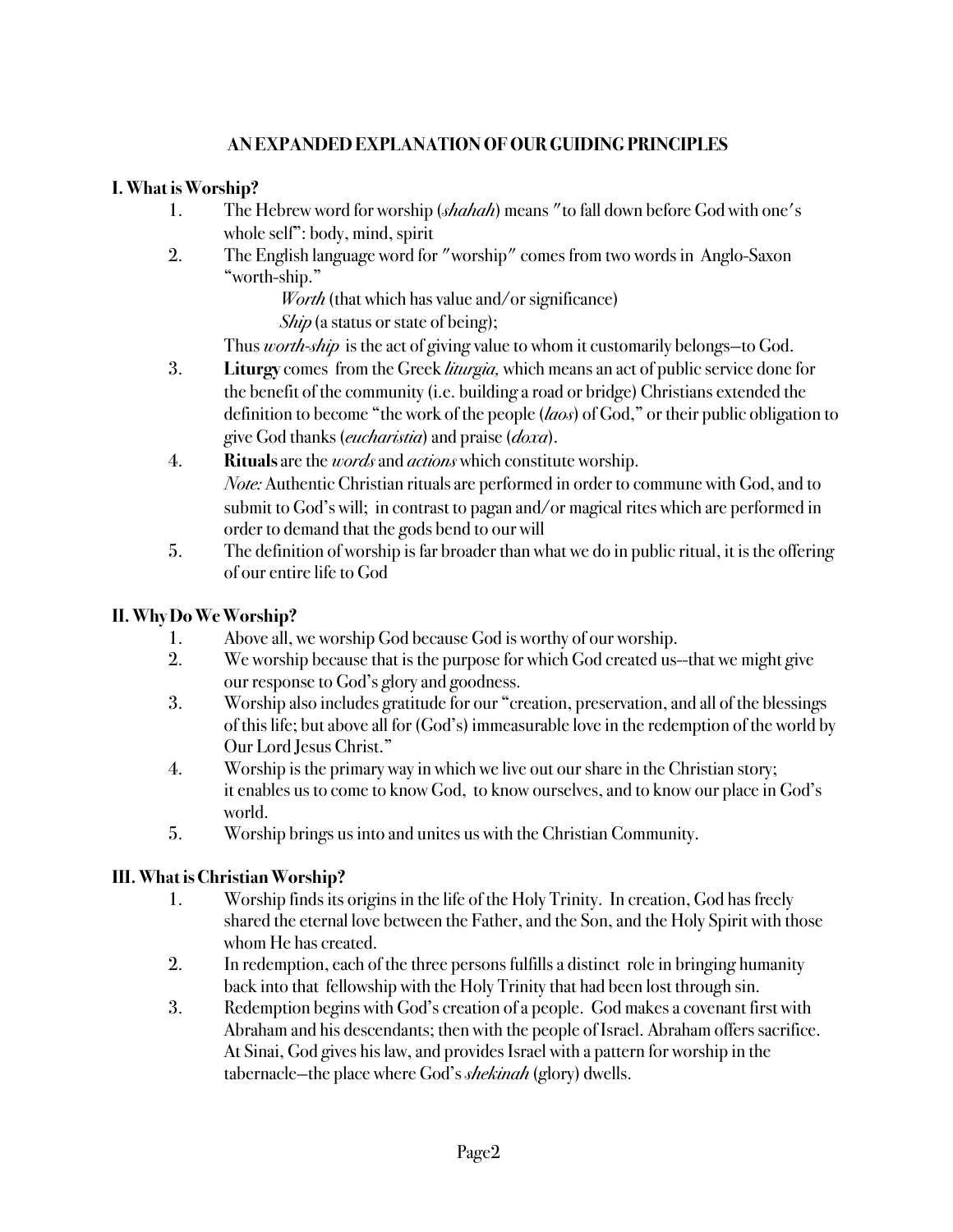- 4. This pattern of redemption evident in God's covenant with Israel is consummated and fulfilled in the new covenant made in Jesus Christ for his Body, the Church.
- 5. The continuing worship of God by the Christian community on earth is an anticipation of the continual worship of God in Heaven.

## **IV. Jesus Christ is the Way, the Truth, and the Life.**

- 1. Because humanity has fallen into sin, we lost our apprehension of God's love or God's ! ! purposes for humankind. We became estranged from God, and separated from fellowship (communion) with Him. We became incapable of loving God with our whole heart or our neighbors as ourselves.
- 2. Because we could neither find God nor attain righteousness by our own reason or strength, God chose to reveal Himself within the constraints of our limitedness of time and space by entering into our world as one of us. As the "Word became flesh," Jesus Christ is God become human, "truly God, and truly human," the second person of the Triune God, entering human history to redeem, reconcile, and restore fallen human beings back into fellowship (communion) with God, to again enable us to share in the Love between the Father, and the Son, and the Holy Spirit.
- 3. The incarnate Son of God, Jesus of Nazareth, lived without sin, and taught among his own people and proclaimed a new Kingdom of God and a new relationship with God by means of his self-offering to God the Father.
- 4. In His, life, crucifixion, death, and resurrection, Jesus reconciled estranged humanity to His holy Father, bearing our sins, securing our forgiveness; His death was a "full, ! ! perfect, and sufficient sacrifice, oblation and satisfaction, for the sins of the world world," and His resurrection is the first-fruits of renewed humanity. Baptized into His ! ! death, we are raised to walk in newness of life and restored to communion with God.
- 5. Because Jesus Christ is Himself the incarnate Son and the Word of God, His words of forgiveness are the very Word of God.
- 6. Jesus' death, resurrection from the dead, and ascension to the Father brings our humanity (for He was both truly human and divine) into the presence of the Father
- 7. In His ascended human nature, Jesus continually intercedes for His people before the ! ! Father; as all baptized Christians are a part of Jesus' mystical body, our worship is only possible through our participation in Jesus' ascended life. We lift our hearts to worship (*Sursum Corda*!), and in doing so we are taken up into the ongoing worship of the triune God; "joining our voices with Angels and Archangels and all the company of heaven."

# **V. The Holy Spirit and the Church**

- 1. In the time between his ascension and his coming again in glory, the risen Jesus Christ sends the Holy Spirit to create the community of the Church, the new Israel. Through the indwelling of the Holy Spirit, the Church is united to the risen Christ, and shares in the eternal love of the Holy Trinity.
- 2. Through our personal faith and our incorporation into Christ's Body by means of the sacraments of Baptism and the Eucharist, the Holy Spirit regenerates our fallen and sinful humanity, and makes us one body with the risen Christ in His ascended humanity.
- 3. "Grace" is a shorthand term for God's entirely gratuitous redemption and reconciliation of humanity through the incarnation, life, death and resurrection of Jesus, and His gift of the Holy Spirit to constitute the church. God's gift to sinful humanity is not only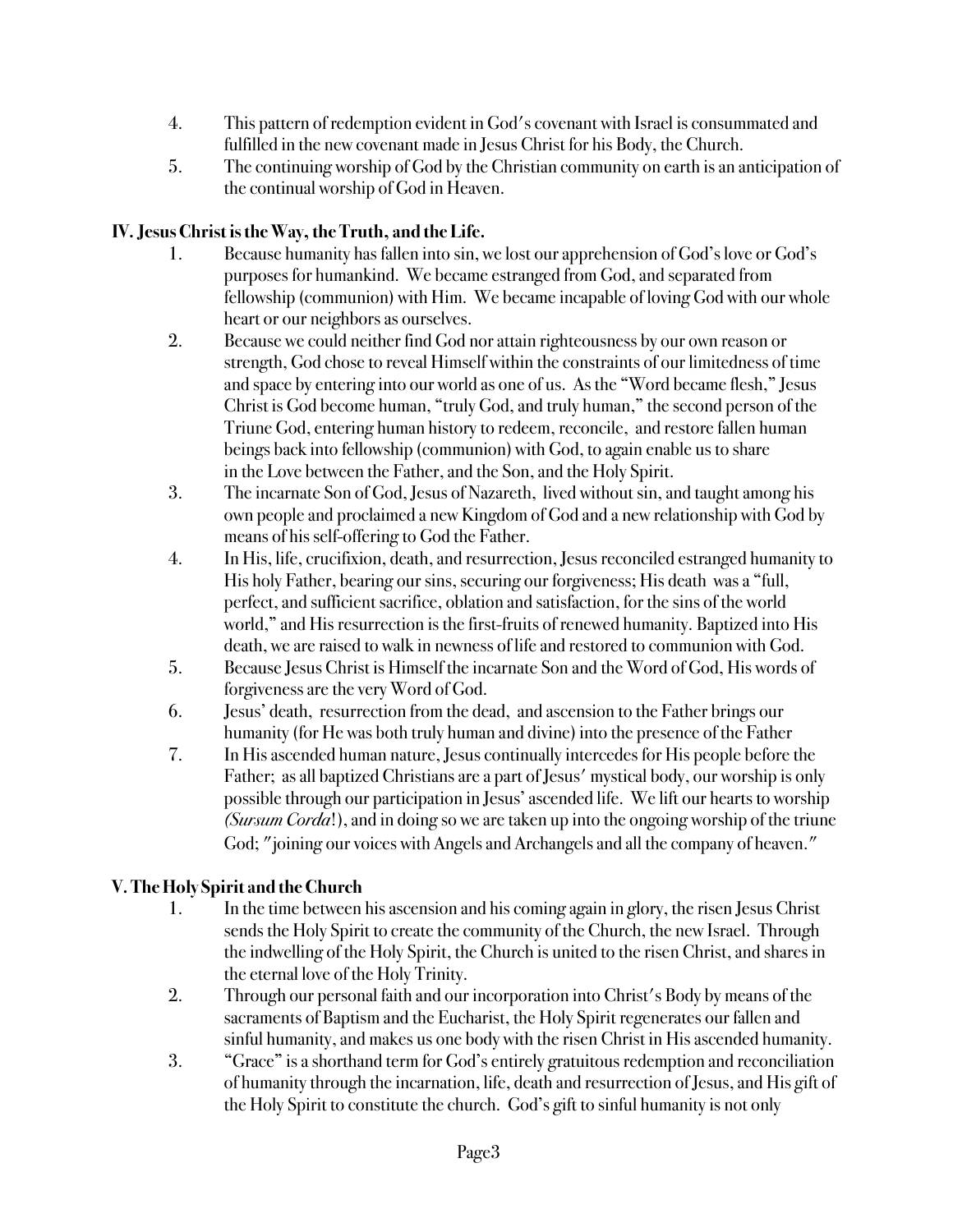! ! forgiveness and pardon (justification), but is also transformation, re-creation and change (sanctification), a new life of participation in the Triune love.

4. The Holy Spirit constitutes the Church as a worshiping community. Worship is the appropriate response to God's saving words and acts manifested in His covenant with Israel, His reconciliation of sinners through the person and work of Jesus Christ, and His gift of the Holy Spirit. Christian ethics and spirituality grow out of the Church's life as a worshiping community. The Holy Spirit forms and transforms us into the image of Christ as we worship the Triune God.

## **VI. The Bible is the authentic transmission of God's Word**

- 1. As Jesus Christ is God's Word made flesh, so the Bible (the Holy Scriptures) is "God's Word written" – the authoritative witness to God's saving words and deeds in the history of Israel, the words and redeeming deeds of Jesus Christ, and ! ! the beginnings of the apostolic church, mediated through the Spirit-inspired writings of prophets and apostles.
- 2. The Bible consists of two parts: the record of the revelation of God's interaction with the world and humankind, especially with the people of Israel (called the Old Covenant), and an historical record of God's presence among us in Jesus the Christ, and those who followed Jesus (called the New Covenant); God's directives for humankind are to be found in both covenants.
- 3. Jesus as teacher, prophet, healer and Messiah (the anointed one of God) reveals both the ! ! nature of God, and His desire for intimate union and communion with all of His creation.
- 4. Jesus' teaching reveals to us how God wants us to live within His creation; how to behave toward God, toward our neighbors and community, as well as how to act as individuals.
- 5. Above all, Jesus reveals God as personal, desiring that each person may have a one-on one relationship with Him, and through Him, with one another.
- 6. In recognizing the Scriptures as canon, the Church acknowledged its final and normative authority, distinguishing within it the words of prophets and apostles as eyewitnesses of ! ! the crucified and risen Lord, from distinguishing also from all subsequent words of the ! ! Church. The Church submits herself to the authority of the Scriptures as "containing all things necessary for salvation."

### **VII. The catholic faith, as set forth in the Creeds and expressed in the liturgical life of the Church, provides our common praxis (***lex orandi est lex credendi)*

- 1. The Holy Trinity communicates the love between the Father, and the Son and the Holy Spirit in the act of creation. As created in the image of God, we were made for union with God, and so are instinctively drawn to God in all of our choices. However, as ! ! creatures who have fallen into sin, our loves have become distorted and turned inward. We inevitably choose self-gratification and lesser goods over the love of God and love of one another. We thus live in a tension between satisfying immediate desires and wanting to please God and benefit humankind. We are called to love God with all our hearts and our neighbors as ourselves, but we find ourselves entrapped in false loves.
- 2. God's grace and initiative are always prior to all our responses; As God has given us both intelligence and will, we alone of all God's creation can (through grace) choose to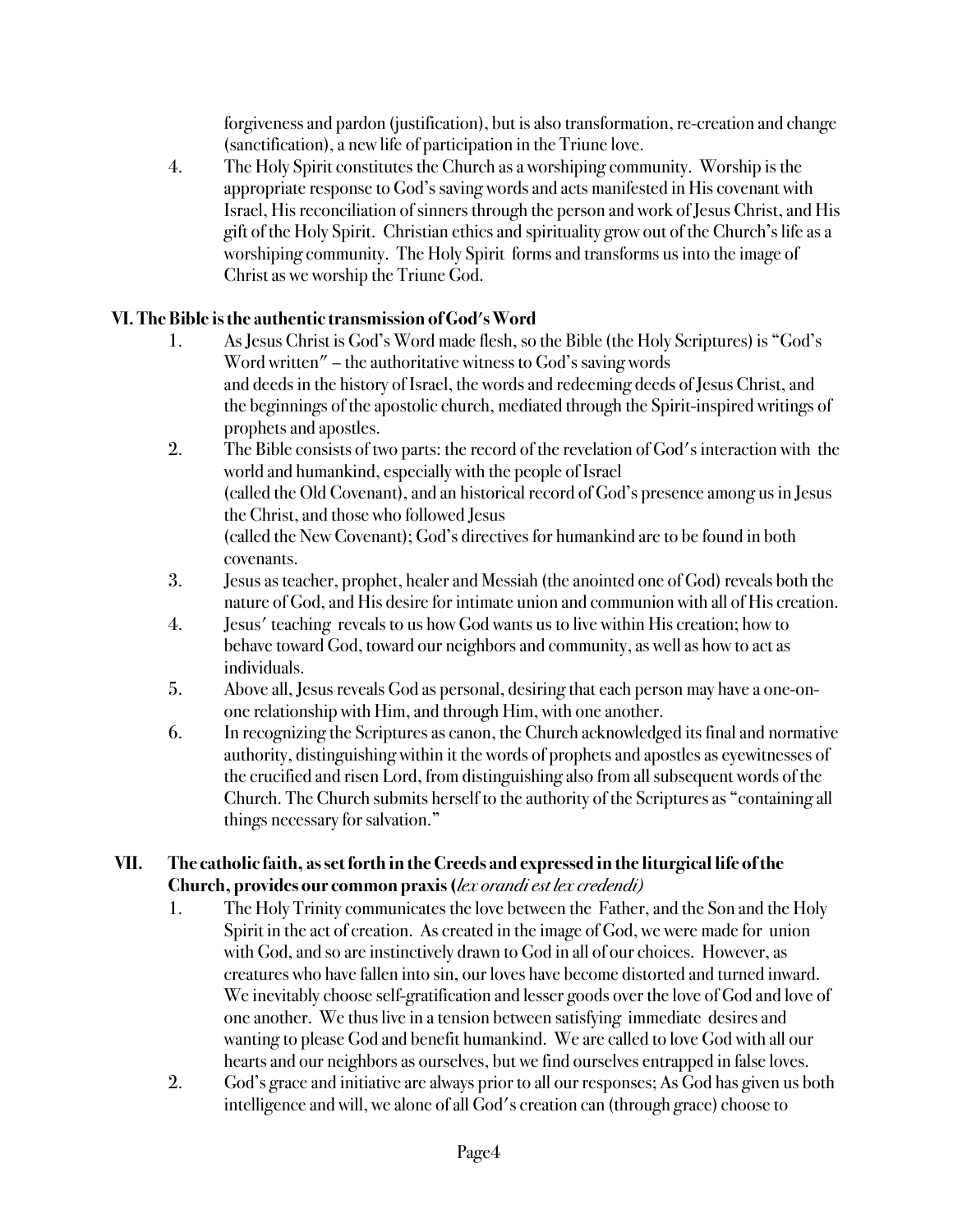! ! respond to God's initiative in love; but we refuse the love of the Holy Trinity: We can ! ! offer God our **worth-ship** or turn away from Him to value other things. The choice is ours.

- 3. God's Word in Holy Scripture both convicts us of sin, and provides guidance in fulfilling God's will. The admonitions and warnings given by God throughout the Old Testament, as well as throughout the New Testament, remain as instructions necessary to our own present growth in Christ's Body.
- 4. The three Creeds--the Apostles, the Nicene, and the Athanasian--are authentic expressions of the second century "Rule of Faith" and are authoritative statements of ! ! Trinitarian Christian belief. Along with the Holy Scriptures, the faithful historic ! ! episcopate, and worship in Word and Sacrament, the Creeds distinguished apostolic faith from heresy in the early Church, and continue to be authoritative to the present day. The Creeds tell us who God is, and what He has done for our life and our salvation in Christ Jesus our Lord.
- 5. The Church as the Body of Christ, in spite of the distortions of belief or the misuse of authority due to human sin, has been continually called back to the Apostolic witness and practice of the first Christians as the normative standard and "lens" through which present-day belief and practice must be evaluated.
- 6. Canon and Creeds, continuity with the apostolic Church, and worship in Word and Sacrament continue to be definitive marks of Christian identity. All play definitive roles in Christian worship. When she gathers to worship, the Church reads the Scriptures, ! ! proclaims her faith in the Creeds, proclaims the Word of God in the preaching of the Gospel, and celebrates God's gracious presence in the sacraments. Through the presence of the Holy Spirit, the Church is shaped through Scripture and Sacraments, ! ! and thus lives the faith expressed in the Creeds upheld from the time of the Apostles.
- 7. In this time between the Ascension and the second coming of Christ, God has not left the ! ! Church without guidance. Through meditation on the Scriptures, through worship and ! ! prayer, through faithful theologians and saints, the Holy Spirit has continued to guide and revivify the Church throughout her history. The Holy Spirit guides the Church ! ! through enlarging our understanding rather than imposing new doctrines or disclosing new revelations contrary to the catholic and apostolic faith the Church has inherited, and of which she is the trustee.
- 8. Faithfulness to Scripture and apostolic faith does not mean simply repristinating the ! ! practices of a bygone period. There will always be an on-going dialectic between reformation and "return to the sources," and preaching the Word, administering the Sacraments, and living faithful lives in such a way as to communicate Christ in our contemporary world.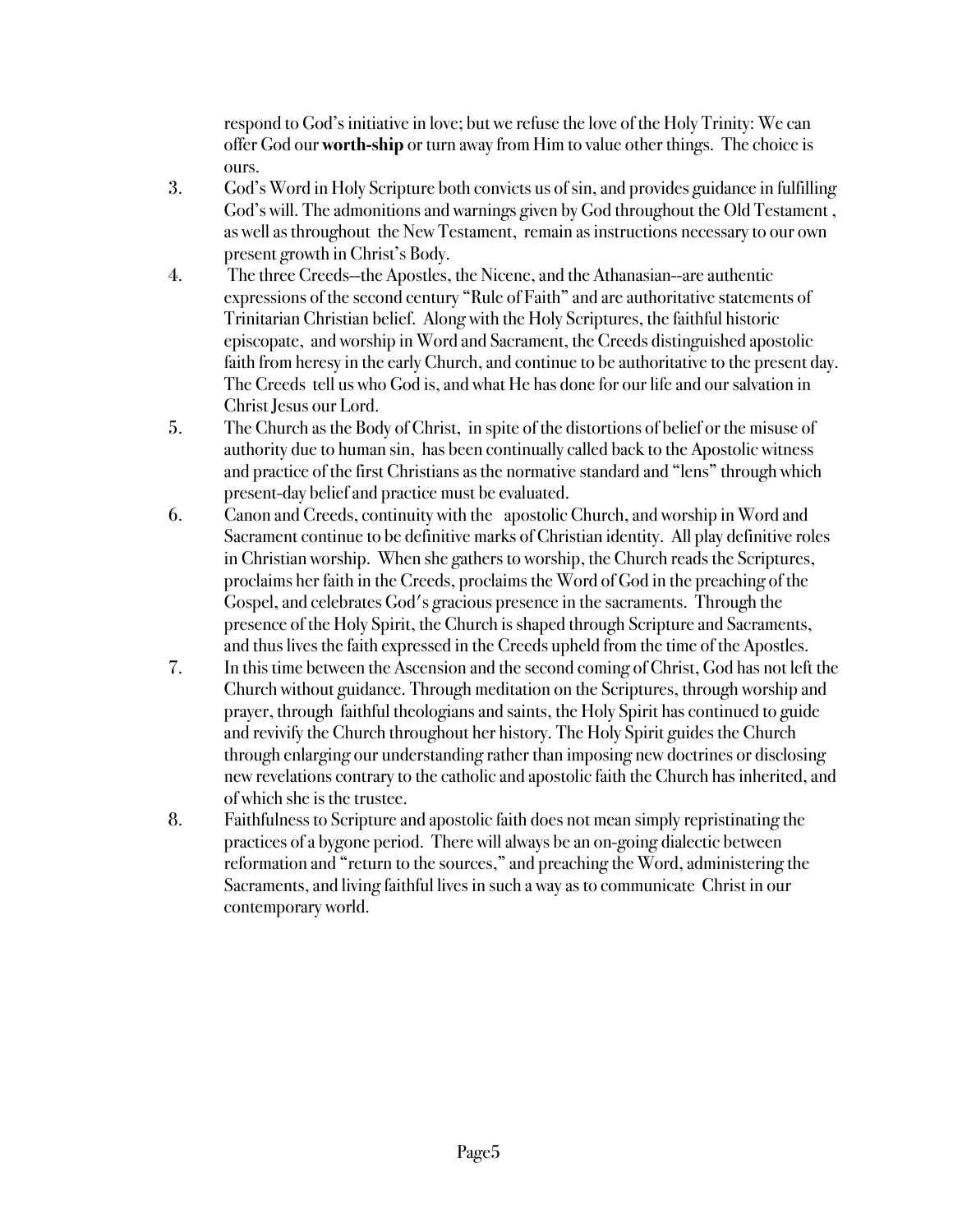### **VIII. What is Anglican worship?**

- 1. Definition of Anglican
	- A. Three Christian bishops from the British Isles were present at the Council of Arles [314], which gives evidence of an established Christian Church in what is now called Great Britain, long before the arrival of Saint Augustine from Rome in 597.
	- B. Anglican is derived from the Latin identification of the Christian Church in the !!! British Isles, i.e. *Ecclesia Anglicana*, and after its disassociation with the Papacy in 1534 was called the 'Church of England', which is the English translation of the Latin title.
	- C. Although profoundly influenced, over several generations and in diverse directions, by the Continental 16th-century Reformation, the Church of England claims a direct continuity of faith, governance and practice from before the arrival of St. Augustine of Canterbury in 597 to the present.
		- 1. Unlike the Continental Reformers, who organized ecclesial bodies by !!!! doctrinal confessions, the Anglican Reformers took a somewhat !!!! different path. The **Book of Common Prayer,** the **39 Articles,** and !!!! the **Book of Homilies**--though summarizing accurately the Anglican understanding of "Reformed Catholicism" --performed a different role for Anglican Christians from that of the Book of Concord for Lutherans or the Belgic or Westminster Confession for the Reformed.
		- 2. As articulated by John Jewel in *The Apology of the Church of England* and Richard Hooker in *The Laws of Ecclesiastical Polity*, the Church of England adopted the stance of a Reformed Catholicism. This is an understanding of the Reformation grounded in the sufficiency and clarity of Scripture, but as understood through the Rule of Faith and the common mind of the Patristic church. The appeal is not just to Holy Scripture, but to genuine historic catholicity.
		- 3. The central identifying marks of the Anglican version of Reformed Catholicism were and remain:
			- a) The primacy and sufficiency of Scripture
			- b) Credal orthodoxy
			- c) Justification by grace alone through faith alone
			- d) Patristic Heritage, including the 3-fold ministry of bishops, presbyters, and deacons.
			- e) Historic liturgy in continuity with ancient catholic tradition, but "purged" of late Medieval aberrations.
		- !!! 4. Unlike the radical reformers of the later 16th century, who separated from the regional churches established by law in order to practice a particular piety (i.e., Anabaptists who required adult immersion), the Church of England established the Bible [the "Authorized" or KJV] which was first published in 1611; and a Book of Common Prayer  $[1549$  with revisions in 1552, 1559, 1604, 1662] as the normative form of both public and private worship in the British Isles and her later colonies.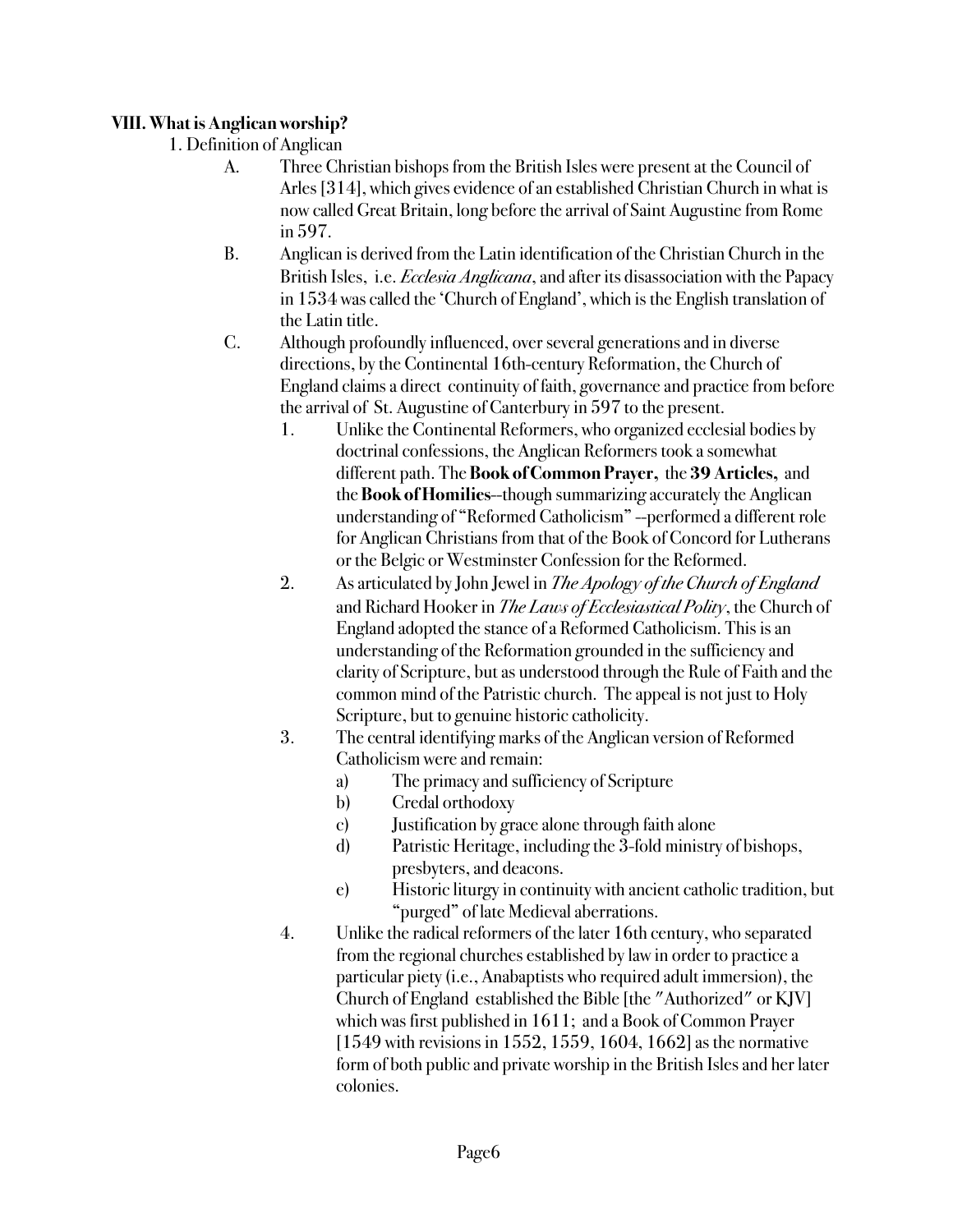- ! ! D. **Creedal identity**, **episcopal governance** and the use of a single **Book of Common Prayer** have been the identifying characteristics of the Anglican !!! Tradition, in spite of shifts in doctrinal emphases and/or liturgical practices, which continue even today.
	- 1. The Prayer Books of 1549, 1552, 1559 and 1604
		- a) While the 1549 BCP was a conservative adaptation of the ancient Latin rites of the English Church, the 1552 BCP greatly revised it to be in direct accord with the theology and practice of Continental reformers
		- b) Elizabeth I and her bishops felt that the 1552 had lost too much of its more "catholic" practices and restored many aspects of the 1549 BCP to the authorized BCP of 1559.
	- 2. The 1662 Book of Common Prayer as the "Anglican standard" from 1662 [restoration of the English monarchy] to 1958 [Lambeth Conference]
		- a) After the abolition of church governance and the prohibition of any BCP use during the Commonwealth, Charles II and his bishops followed the Elizabethan precedent of a more conservative restoration of the BCP in its 1662 edition.
		- b) With only minor revisions to the Calendar and Lessons, the 1662 edition remained unaltered until attempts in England [failed] and the United States [successful] to conservatively revise the Prayerbook in 1928
	- 3. Post World War II, not only did the British Empire begin to collapse, but so did the hegemony of the 1662 BCP
		- a) The 20th Century has seen a profusion of new forms and styles of worship, and a demand to bring the language and practices of the BCP 1662 up to date, partially as a result of historical changes and new social settings, but also largely as a consequence of the Liturgical Renewal movement—this was accomplished with varying degrees of success.
		- b) At the beginning of the 21st Century the Anglican Communion, at least in the West, attempts to hold together with four prevailing directions:
			- 1. EVANGELICAL, primarily concerned with Biblical witness, personal conversion, and justification by grace alone through faith alone.
			- 2. CATHOLIC, primarily concerned with a rich sacramental life and sanctification, and continuity with the Church's historic tradition.
			- 3. CHARISMATIC, primarily concerned with experiencing and living out the presence of the Holy Spirit in the Church.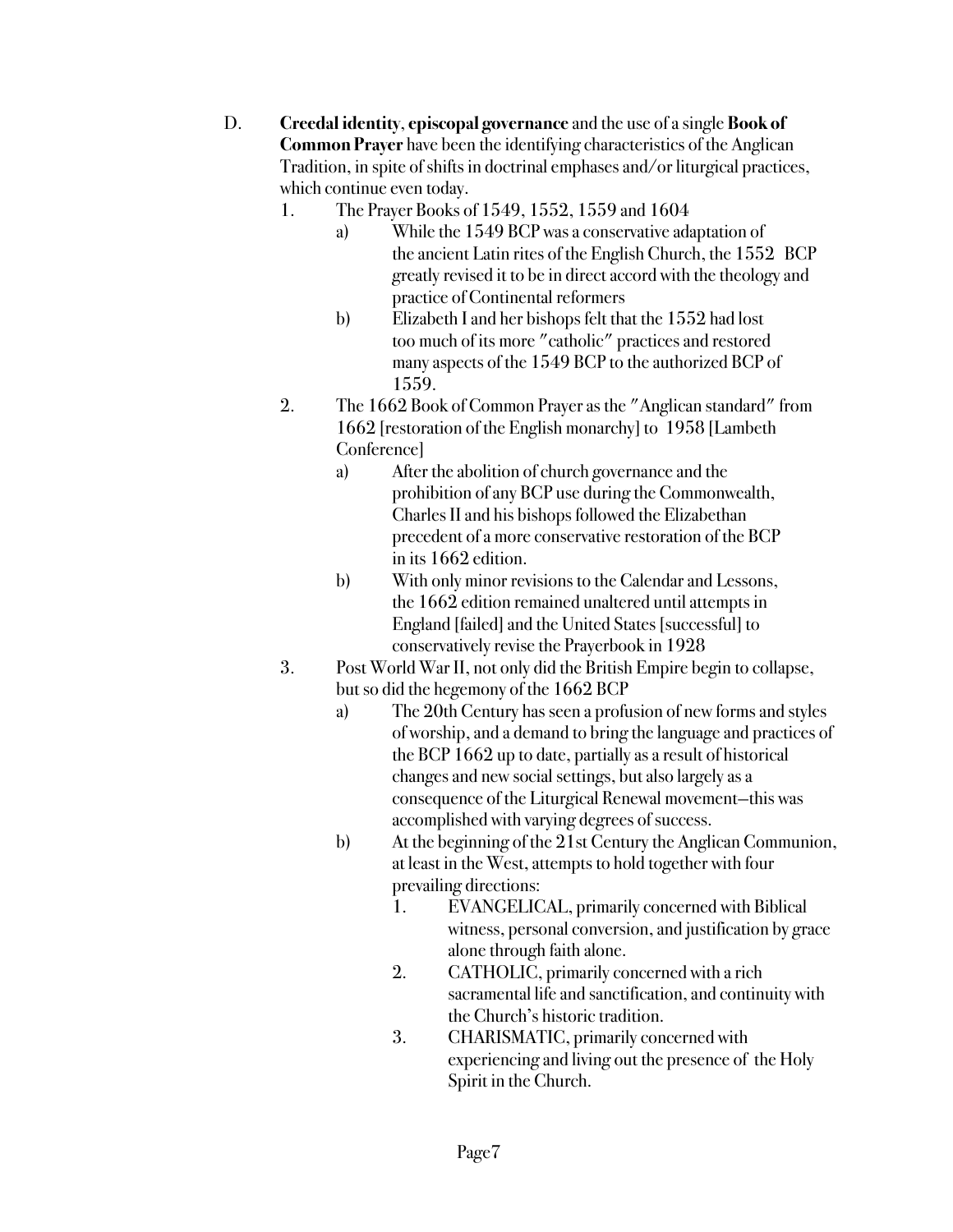- 4. MISSIONAL, primarily concerned with both proclaiming the Gospel and engaging the surrounding culture.
- c) The world-wide Anglican Communion developed out of the British Empire, and into the 20th Century was characterized by the English language, the 1662 BCP, and British administration, but this is no longer the case: **inculturation** has become the dominant theme in a post-colonial era:
	- 1. Native language Bibles and Prayer Books are now the norm, even if the educated hierarchy still speak the *lingua franca* of the British form of English.
	- 2. Inculturation has also motivated the desire to express the faith in the artistic and cultural contexts of each region of the world-wide Communion; sometimes British forms of etiquette, of music, of gesture are seen as obsolete and "colonialist."
	- 3. On the negative side, inculturation has occasionally degenerated into **syncretism** in the Third World and into **panentheism** and **universalism** in the West. Thus raising the next question:
	- 4. How can Common Prayer be "common" when it is found in a variety of languages, and within each language in a variety dialects and forms (archaic to contemporary), and no longer following either the text or format of the formerly standard BCP 1662?
	- !!!! d) The Twentieth Century has also been an era of great ecumenical convergence:
		- 1) The Second Vatican Council (1961-7) saw an internal reformation of the Roman Catholic Church, and an openness to receive the witness of the wider Church.
		- 2) Pope John 23rd welcomed dialogue and common goals among western Christians that included the mutual visitation of the Archbishops of Canterbury with John and his successors and an agenda of serious theological dialogue.
		- 3) Christians, both Western and Eastern, have all been involved in revising (and in some cases inventing for the first time) their liturgies to conform both to the known practices of the Early Church as well as to more closely correspond to one another. Which begs this question:
		- 4) How should the Prayer Book tradition receive this move to a more universal liturgy without renouncing its own historic identity?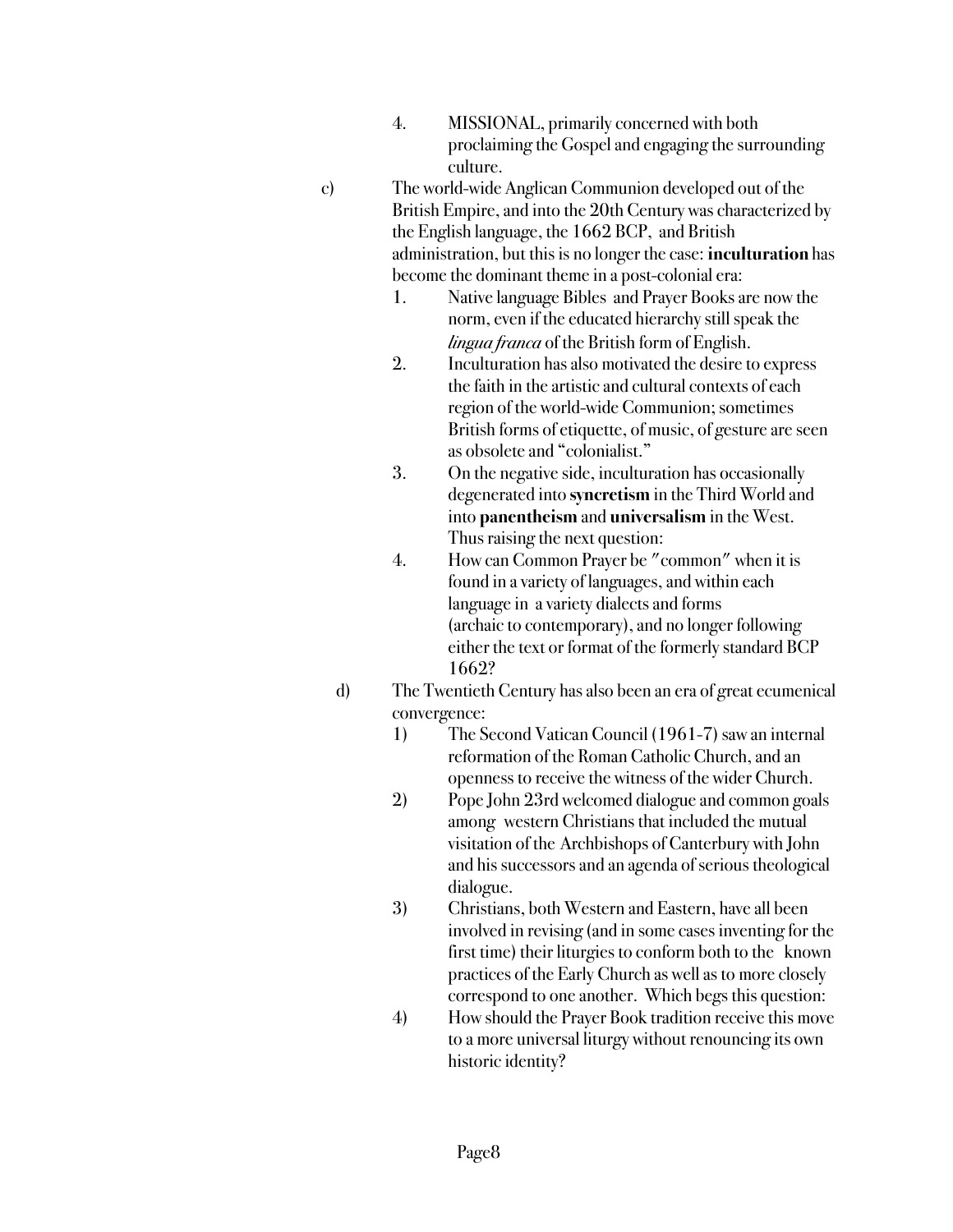# **2. Guiding Principles for Anglican Worship**

- A. Archbishop Cranmer's inspired genius under Divine Providence, set out in the !!! first Anglican Prayer Book, clearly stated the principles by which it was to be organized. The preface to the first Book of Common Prayer (1549) indicates 3 things:
	- 1. that worship "be grounded in the Holy Scriptures."
	- 2. that it "be agreeable to the order of the Primitive Church."
	- 3. that it "be edifying to the people."
- B. The postscript to the 1549 BP, "Of Ceremonies," adds a fourth principle: that !!! "every country should use such ceremonies as they shall think best to the setting forth of God's honor and to. ...the people's.... perfect and godly living."
- ! ! C. Modern liturgists have added a fifth: that the forms and words be as **ecumenical** as possible.
- D. From the negative experiences of the 1979 BCP's intentional rejection of the prayer book tradition, we wish to add one of our own: liturgy should always be **evolutionary**, not revolutionary; in other words, liturgical change should function as an outgrowth of continuity with the historic worship of the Church rather than as a response to current social agendas.

### **3. Guiding Principles for Anglican Worship: an "exegesis" of these six principles for ! ! Prayerbook revision**

# ! ! **A. Holy Scripture must be the foundation of all Christian worship.**

- 1. The liturgy itself should summarize and illustrate the Biblical story, and should incorporate Biblical language.
- 2. Nothing should be authorized in ceremonial or language that might contradict the authority of the doctrines taught in the Holy Scriptures.
- 3. The words and concepts, the metaphors and images, used in common !!!! worship should be as close to direct quotations of the Holy Scriptures as is grammatically possible.
- !!! 4. One translation of the Bible should serve as the standard for all liturgical texts (be it the RSV, NKJV, or English Standard Version) so as to encourage the memorization of Scripture and a resonance between Biblical and liturgical texts.
- **! ! B. Tradition is to be carefully respected, especially the worship practices of the !!! Undivided Church, as long as they do not contradict Scripture.**
	- 1. We know that the 16th-century Reformers attempted to return to the practices of the Early Church in their liturgical revisions, but were hindered by a lack of primary resources.
	- 2. Scholars today have much more direct access to the primary sources of the liturgies of the Undivided Church, and are not hindered (as much) by the polemics of the 16th-century; therefore they can provide us with more authentic resources from which to draw for our contemporary liturgies.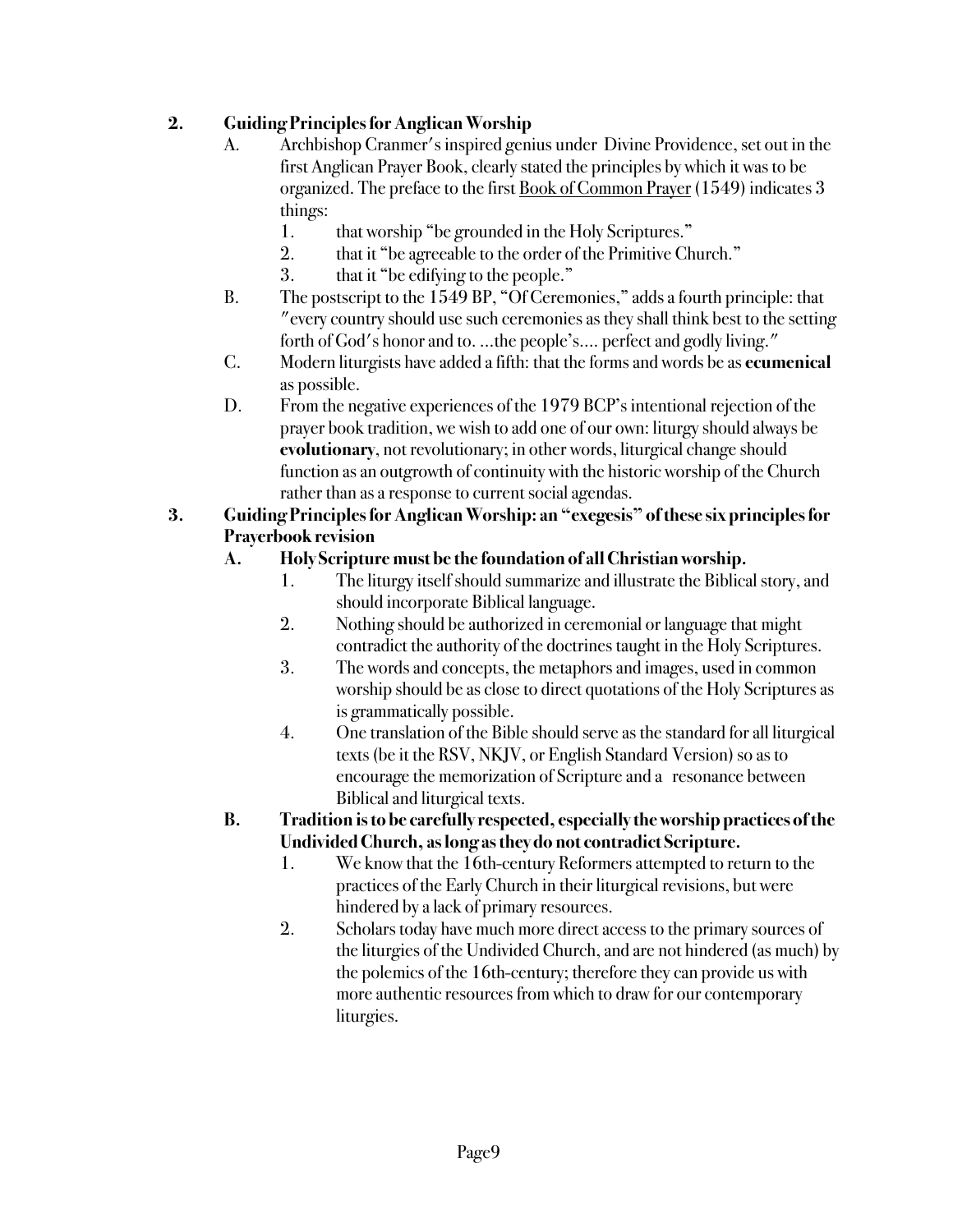- !!! 3. Worship is much more than rational discourse; it is often best conveyed by non-verbal actions and internal structures unavailable to the !!!! conscious mind; memory and conditioned responses must therefore be considered as part of the "tradition" and must be taken into !!!! consideration when there are attempts to radically change liturgical orders
- **! ! C. Edification means that the language must be understood by the !!! congregation, and that the ceremonies be correspondingly relevant to !!! them.**
	- !!! 1. "To edify" means "to build up" or to enhance and strengthen an individual's or a community's self-identity and understanding of its place in the world; Holy Scripture "builds up" our understanding of God and His relationship with us, and fellowship within the community of faith "builds up" our own identity and sense of purpose
	- 2. Edification must therefore be that which "is understood of the people" as Cranmer phrased it, which means in a language that is accessible to the majority of its hearers: archaic language can become idolatrous if it gets in the way of common comprehension, or when it is valued more for its beauty than its content.
	- !!! 3. Language is constantly changing, only "dead" languages like Latin or Archaic Greek do not change because they are no longer spoken; therefore for a language to remain understandable it has to constantly "morph," i.e. "thee/thou" used to be an intimate form of address, now it is only used in a formal manner towards a "distant" God
- **! ! D. Ceremonies do not have to be identical across nationalities and cultures, !!! but they must also not contradict Scripture or the Creeds.**
	- **! !** 1. Not only does language change over time, so do customs and ceremonies as well. An important question for liturgists today is whether !!!! 16th-century English Court rituals are still appropriate for the informal and egalitarian society admired in the West.
	- 2. Customs and habits not only change over time, they also change over cultures. What the appropriate dress and behavior for a snow-bound Wisconsinite would not be so for an inhabitant of sub-Saharan Africa.
	- 3. The Anglican Church Year presupposes the northern hemisphere: !!!! Christ is born in the darkness of winter and rises from the dead in the spring, He does the opposite in Oceana-does that contradict orthodox teaching or merely northern European prejudices? Should there be a universal calendar for all circumstances?
- **! ! E. Words and liturgical forms should correspond to what the catholic faith has !!! always taught and practiced (i.e. Vincentian canon) and emphasize our !!! closeness to other Christian Communions rather than our uniqueness !!! (ecumenical convergence vs. ecclesial divergence).**
	- 1. The Book of Common Prayer (up to 1928 American and 1962 Canadian) and the KJV Bible remain foundational resources for English literature, and still resonate in modern British and American speech; but because they are so closely identified with monarchy and the C of E,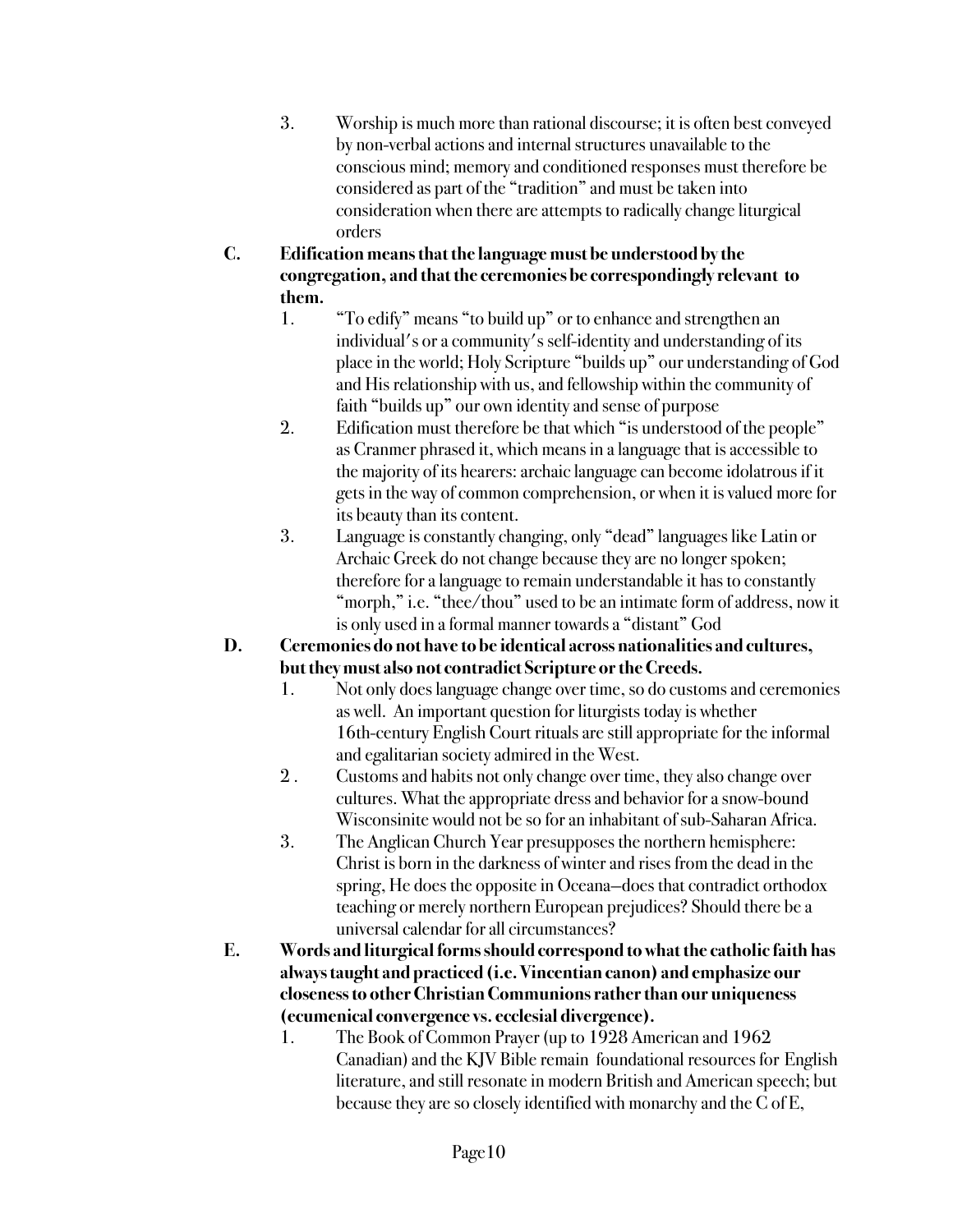many other non-Anglican liturgies have avoided using these texts; in particular, the International Commission on the English Text (ICET) established by the Roman Catholic Church after Vatican II sought to establish a new standard of modern English texts that would be acceptable to most other Christian Communions (and consciously avoided any Cranmerian language). Which should we use today?

- 2. Post Vatican II liturgical scholars have increasingly come to a consensus (ironically because of Dom Gregory Dix's pioneering concern with the "shape" rather than the words of the liturgy) that there is a common ordo (common arrangement of parts) in the ancient liturgies more than any common text; therefore ecumenically-minded liturgists should look to the common ordo rather than seek identical wording. What does that do to our Anglican inheritance?
- **!!!** 3. Words and liturgical forms should show a continuity with the Church's historic tradition; change and development should take place in a way that creativity and innovation do not undermine either the orthodoxy of the liturgy or confuse the piety of the people.

•We recognize that liturgy is much more than written words, it is the engagement of our entire selves--body, mind, and spirit; and at every level of understanding.

•In worship, both public and private, repetition is an important element; it encourages memorization and therefore makes for edification and transformation.

•Worship should thus encourage gradual change over time, with the assurance that what is memorized today will be of usefulness tomorrow.

#### **4. Recommendation for the immediate future**

#### **! ! A. For the present:**

- 1. A great strength of the 1928 American BCP and the 1962 Canadian BCP is that they are books which clearly and consciously are in direct succession to the 1662 prayerbook tradition. Both, however, can become obstacles to modern comprehension because of their  $16<sup>th</sup>$ !!!! century language and limited acknowledgment of new approaches to the sacramental life.
- 2. The Church of England's Book of Common Worship (2000) and the Prayer Book for Australia (1995) include modern language versions of most of the 1662 texts, the only caveat is that they also have many additions beyond that of the 1662 texts. The Book of Common Worship, in particular, has so many options that it is difficult to navigate for both the celebrant and congregation.
- 3. Since those who prefer Cranmerian language are already using either the BCP 1928 or the Anglican Service Book, there is no reason to publish yet another traditional language book. A BCP for the ACNA should be in modern language, with few variables, and closely relate to the classical BCP texts.